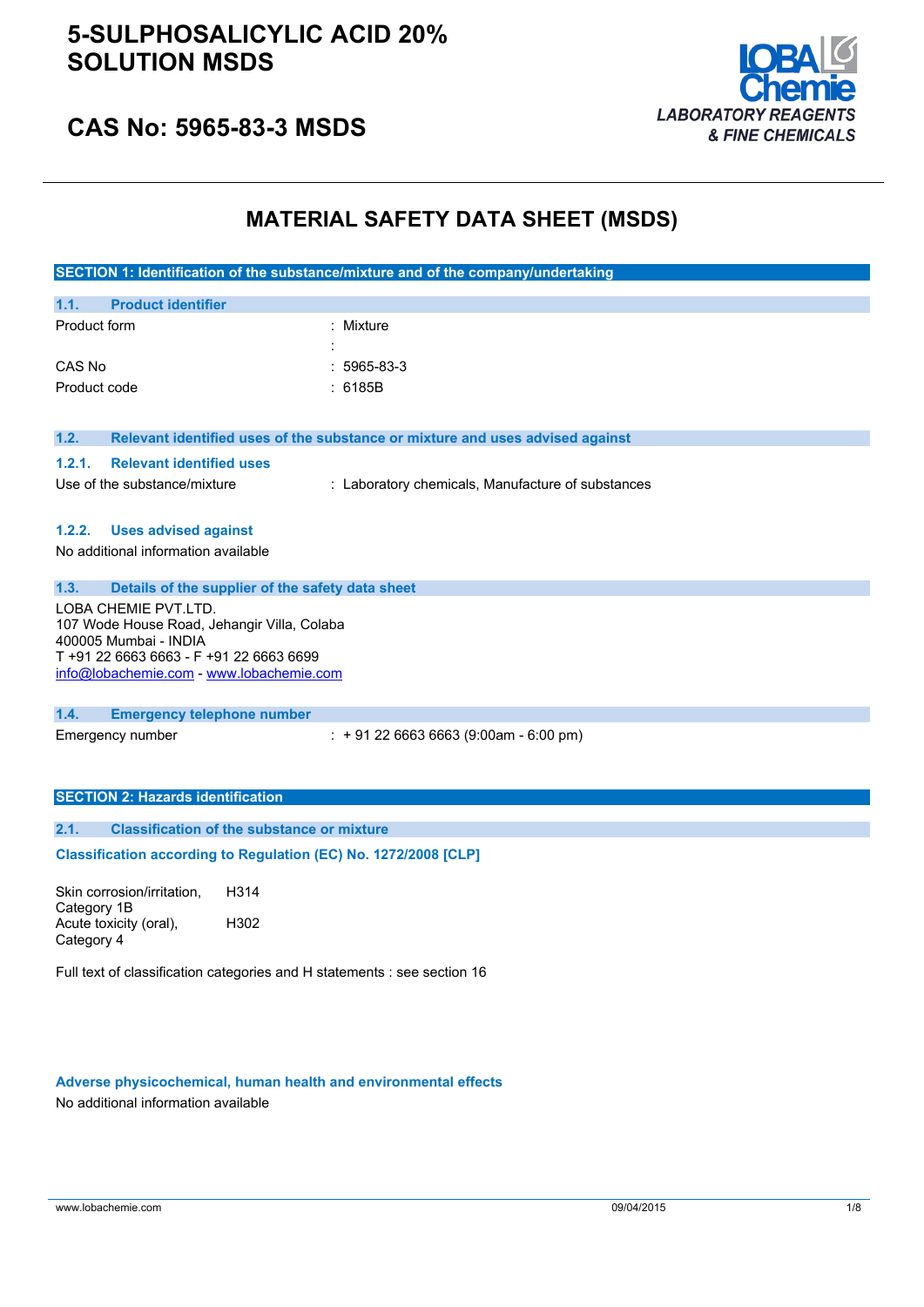Safety Data Sheet

| 2.2. | <b>Label elements</b>                                      |                                                                                                                                                                                                                                                                                                          |
|------|------------------------------------------------------------|----------------------------------------------------------------------------------------------------------------------------------------------------------------------------------------------------------------------------------------------------------------------------------------------------------|
|      | Labelling according to Regulation (EC) No. 1272/2008 [CLP] |                                                                                                                                                                                                                                                                                                          |
|      | Hazard pictograms (CLP)                                    |                                                                                                                                                                                                                                                                                                          |
|      |                                                            | GHS05<br>GHS07                                                                                                                                                                                                                                                                                           |
|      | Signal word (CLP)                                          | : Danger                                                                                                                                                                                                                                                                                                 |
|      | Hazard statements (CLP)                                    | $\therefore$ H302 - Harmful if swallowed<br>H314 - Causes severe skin burns and eye damage                                                                                                                                                                                                               |
|      | Precautionary statements (CLP)                             | : P280 - Wear protective gloves/protective clothing/eye protection/face protection<br>P305+P351+P338 - IF IN EYES: Rinse cautiously with water for several minutes.<br>Remove contact lenses, if present and easy to do. Continue rinsing<br>P310 - Immediately call a POISON CENTER or doctor/physician |

### **2.3. Other hazards**

No additional information available

| <b>SECTION 3: Composition/information on ingredients</b> |                  |  |
|----------------------------------------------------------|------------------|--|
| 3.1.                                                     | <b>Substance</b> |  |
| Not applicable                                           |                  |  |
|                                                          |                  |  |

#### **3.2. Mixture**

| <b>Name</b>               | <b>Product identifier</b>               | $\frac{9}{6}$ | <b>Classification according</b><br>to Regulation (EC) No.<br>1272/2008 [CLP] |
|---------------------------|-----------------------------------------|---------------|------------------------------------------------------------------------------|
| Water                     | (CAS No) 7732-18-5<br>(EC no) 231-791-2 | 80 - 85       | Not classified                                                               |
| 5-SULPHOSALICYLIC ACID AR | (CAS No) 5965-83-3<br>(EC no) 202-555-6 | $19.8 - 20.5$ | Skin Corr. 1B, H314<br>Acute Tox. 4 (Oral), H302                             |

## Full text of H-phrases: see section 16

| <b>SECTION 4: First aid measures</b>             |                                                                                                                                                                                    |
|--------------------------------------------------|------------------------------------------------------------------------------------------------------------------------------------------------------------------------------------|
|                                                  |                                                                                                                                                                                    |
| 4.1.<br><b>Description of first aid measures</b> |                                                                                                                                                                                    |
| First-aid measures after inhalation              | : Remove victim to fresh air and keep at rest in a position comfortable for breathing.<br>Immediately call a POISON CENTER or doctor/physician.                                    |
| First-aid measures after skin contact            | : Remove/Take off immediately all contaminated clothing. Rinse skin with<br>water/shower. Immediately call a POISON CENTER or doctor/physician.                                    |
| First-aid measures after eye contact             | : Rinse cautiously with water for several minutes. Remove contact lenses, if present<br>and easy to do. Continue rinsing. Immediately call a POISON CENTER or<br>doctor/physician. |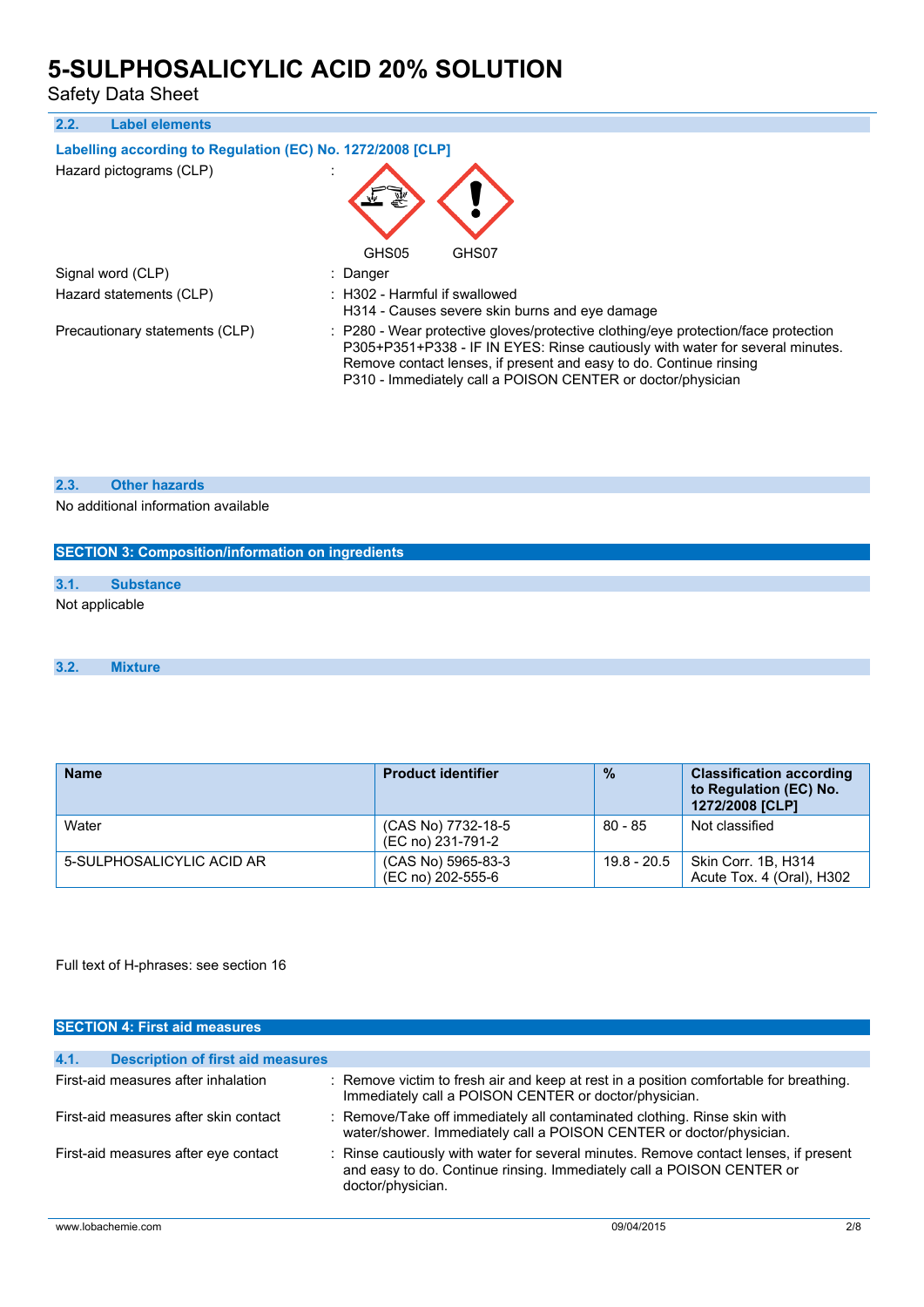Safety Data Sheet

| First-aid measures after ingestion                                          | : Rinse mouth. Call a POISON CENTER or doctor/physician if you feel unwell. Do<br>NOT induce vomiting. Immediately call a POISON CENTER or doctor/physician.        |
|-----------------------------------------------------------------------------|---------------------------------------------------------------------------------------------------------------------------------------------------------------------|
| 4.2.<br>Most important symptoms and effects, both acute and delayed         |                                                                                                                                                                     |
| Symptoms/injuries                                                           | : Causes severe skin burns and eye damage.                                                                                                                          |
| Symptoms/injuries after ingestion                                           | : Harmful if swallowed.                                                                                                                                             |
| 4.3.                                                                        | Indication of any immediate medical attention and special treatment needed                                                                                          |
| Treat symptomatically.                                                      |                                                                                                                                                                     |
| <b>SECTION 5: Firefighting measures</b>                                     |                                                                                                                                                                     |
|                                                                             |                                                                                                                                                                     |
| 5.1.<br><b>Extinguishing media</b>                                          |                                                                                                                                                                     |
| Suitable extinguishing media                                                | dry chemical powder, alcohol-resistant foam, carbon dioxide (CO2).                                                                                                  |
| Unsuitable extinguishing media                                              | : Do not use a heavy water stream.                                                                                                                                  |
| 5.2.<br>Special hazards arising from the substance or mixture               |                                                                                                                                                                     |
| No additional information available                                         |                                                                                                                                                                     |
|                                                                             |                                                                                                                                                                     |
| 5.3.<br><b>Advice for firefighters</b>                                      |                                                                                                                                                                     |
| Protection during firefighting                                              | : Do not attempt to take action without suitable protective equipment.                                                                                              |
| <b>SECTION 6: Accidental release measures</b>                               |                                                                                                                                                                     |
| 6.1.                                                                        | Personal precautions, protective equipment and emergency procedures                                                                                                 |
| 6.1.1.<br>For non-emergency personnel                                       |                                                                                                                                                                     |
| <b>Emergency procedures</b>                                                 | : Evacuate unnecessary personnel.                                                                                                                                   |
| 6.1.2.<br>For emergency responders                                          |                                                                                                                                                                     |
| Protective equipment                                                        | : Use personal protective equipment as required.                                                                                                                    |
| <b>Emergency procedures</b>                                                 | : Stop release.                                                                                                                                                     |
| 6.2.<br><b>Environmental precautions</b>                                    |                                                                                                                                                                     |
| Avoid release to the environment.                                           |                                                                                                                                                                     |
| 6.3.<br>Methods and material for containment and cleaning up                |                                                                                                                                                                     |
| Methods for cleaning up                                                     | : Collect spillage. On land, sweep or shovel into suitable containers. Soak up spills<br>with inert solids, such as clay or diatomaceous earth as soon as possible. |
| <b>Reference to other sections</b><br>6.4.                                  |                                                                                                                                                                     |
| No additional information available                                         |                                                                                                                                                                     |
| <b>SECTION 7: Handling and storage</b>                                      |                                                                                                                                                                     |
| <b>Precautions for safe handling</b><br>7.1.                                |                                                                                                                                                                     |
| Precautions for safe handling                                               | : Do not breathe dust/fume/gas/mist/vapours/spray.                                                                                                                  |
| Hygiene measures                                                            | : Do not eat, drink or smoke when using this product. Wash  thoroughly after<br>handling. Wash contaminated clothing before reuse.                                  |
| 7.2.<br><b>Conditions for safe storage, including any incompatibilities</b> |                                                                                                                                                                     |
| Technical measures                                                          | : Comply with applicable regulations.                                                                                                                               |
| Storage conditions                                                          | : Store in original container. Keep container tightly closed.                                                                                                       |
| <b>Specific end use(s)</b><br>7.3.<br>No additional information available   |                                                                                                                                                                     |
| <b>SECTION 8: Exposure controls/personal protection</b>                     |                                                                                                                                                                     |
| <b>Control parameters</b><br>8.1.                                           |                                                                                                                                                                     |
| No additional information available                                         |                                                                                                                                                                     |
|                                                                             |                                                                                                                                                                     |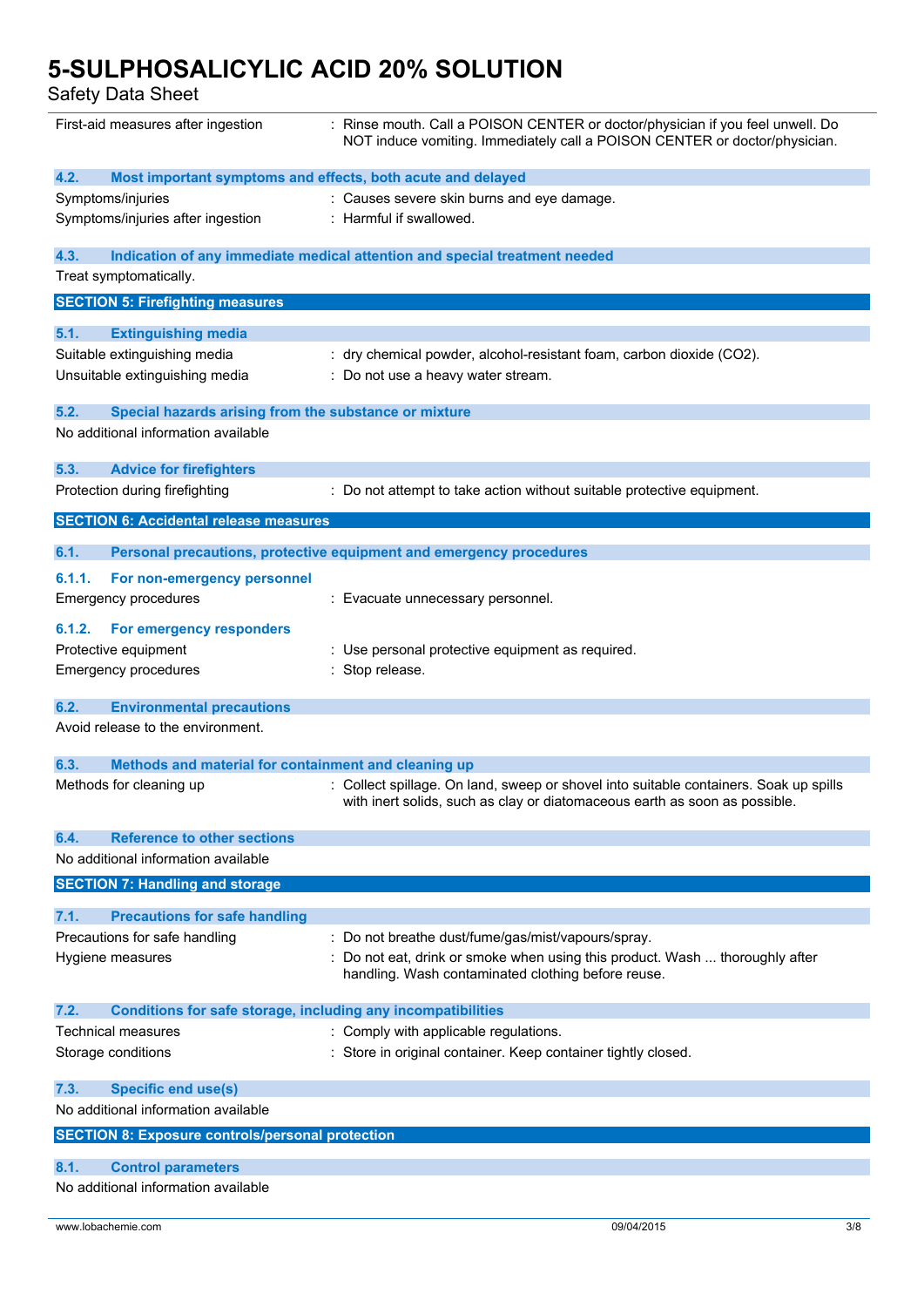Safety Data Sheet

| 8.2.<br><b>Exposure controls</b>                              |                                                    |
|---------------------------------------------------------------|----------------------------------------------------|
| Hand protection                                               | : protective gloves                                |
| Eye protection                                                | : Chemical goggles or face shield                  |
| Skin and body protection                                      | : Wear suitable protective clothing                |
| Respiratory protection                                        | : Wear respiratory protection                      |
| <b>SECTION 9: Physical and chemical properties</b>            |                                                    |
| 9.1.<br>Information on basic physical and chemical properties |                                                    |
| Physical state                                                | : Liquid                                           |
| Colour                                                        | : Clear Colorless.                                 |
| Odour                                                         | : odourless.                                       |
| Odour threshold                                               | : No data available                                |
| pH                                                            | : No data available                                |
| Relative evaporation rate (butylacetate=1)                    | : No data available                                |
| Melting point                                                 | : No data available                                |
| Freezing point                                                | : No data available                                |
| Boiling point                                                 | : 100 $^{\circ}$ C                                 |
| Flash point                                                   | : No data available                                |
| Auto-ignition temperature                                     | : No data available                                |
| Decomposition temperature                                     | : No data available                                |
| Flammability (solid, gas)                                     | : No data available                                |
| Vapour pressure                                               | : 2.3 kPa (at $20^{\circ}$ C)                      |
| Relative vapour density at 20 °C                              | : 0.62                                             |
| Relative density                                              | : No data available                                |
| Density<br>Solubility                                         | : 1 g/cm <sup>3</sup><br>: Water: Soluble in water |
| Log Pow                                                       | : No data available                                |
| Viscosity, kinematic                                          | : No data available                                |
| Viscosity, dynamic                                            | : No data available                                |
| <b>Explosive properties</b>                                   | : No data available                                |
| Oxidising properties                                          | : No data available                                |
| <b>Explosive limits</b>                                       | : No data available                                |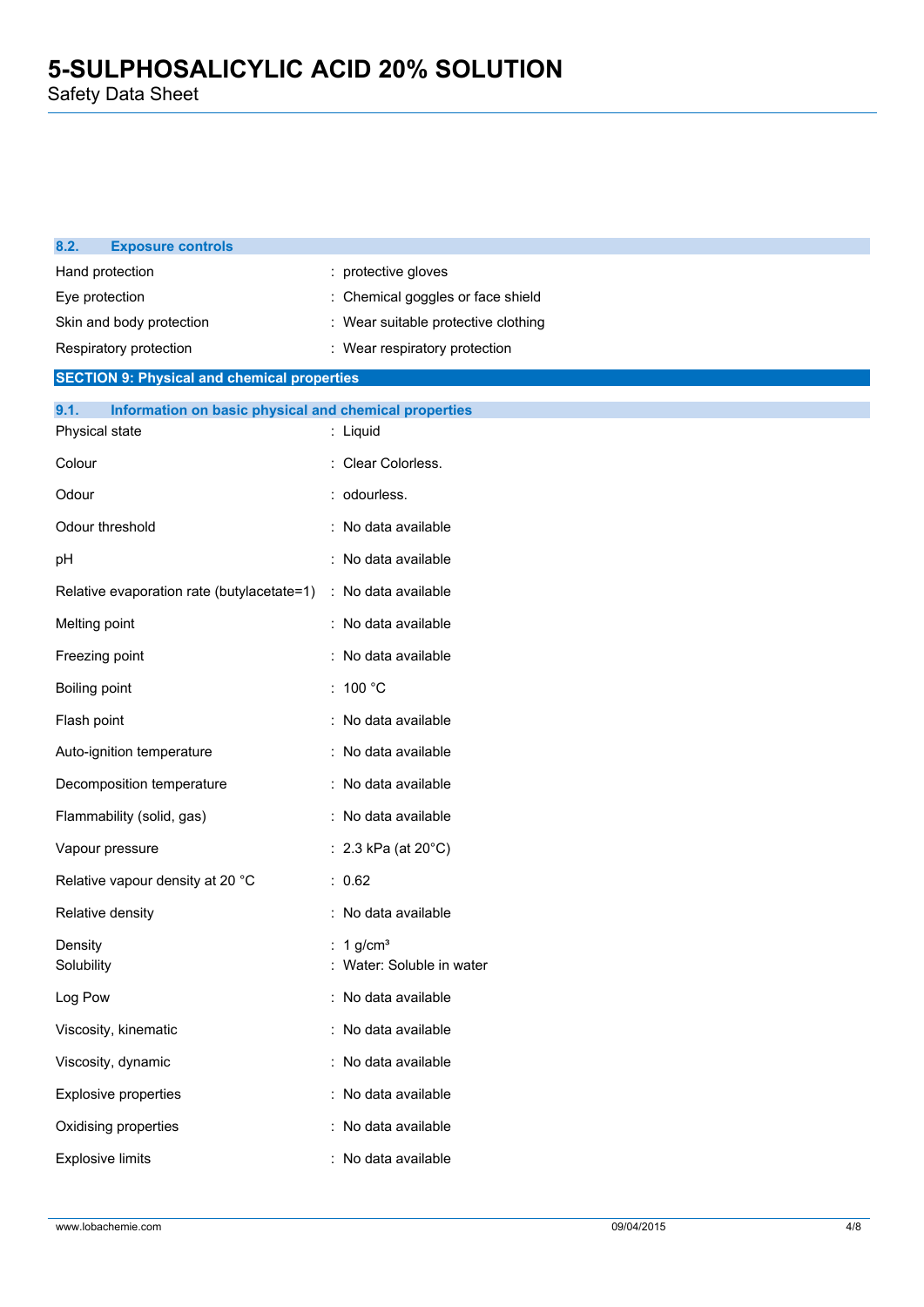Safety Data Sheet

| sarety Data Sheet                                                                  |                                          |
|------------------------------------------------------------------------------------|------------------------------------------|
|                                                                                    |                                          |
| <b>Other information</b><br>9.2.<br>No additional information available            |                                          |
|                                                                                    |                                          |
| <b>SECTION 10: Stability and reactivity</b>                                        |                                          |
| 10.1.<br><b>Reactivity</b><br>Thermal decomposition generates : Corrosive vapours. |                                          |
| 10.2.<br><b>Chemical stability</b>                                                 |                                          |
| Stable under normal conditions.                                                    |                                          |
| <b>Possibility of hazardous reactions</b><br>10.3.                                 |                                          |
| No additional information available                                                |                                          |
| <b>Conditions to avoid</b><br>10.4.                                                |                                          |
| Direct sunlight. Air contact.                                                      |                                          |
|                                                                                    |                                          |
| <b>Incompatible materials</b><br>10.5.                                             |                                          |
| No additional information available                                                |                                          |
| 10.6.<br><b>Hazardous decomposition products</b>                                   |                                          |
| Thermal decomposition generates : Corrosive vapours.                               |                                          |
|                                                                                    |                                          |
| <b>SECTION 11: Toxicological information</b>                                       |                                          |
| 11.1.<br><b>Information on toxicological effects</b>                               |                                          |
| Acute toxicity                                                                     | : Oral: Harmful if swallowed.            |
|                                                                                    |                                          |
| ATE CLP (oral)                                                                     | 500 mg/kg bodyweight                     |
|                                                                                    |                                          |
| Skin corrosion/irritation                                                          | Causes severe skin burns and eye damage. |
| Serious eye damage/irritation                                                      | Serious eye damage, category 1, implicit |
| Respiratory or skin sensitisation<br>Germ cell mutagenicity                        | Not classified<br>Not classified         |
| Carcinogenicity                                                                    | Not classified                           |
|                                                                                    |                                          |
|                                                                                    | : Not classified                         |
| Reproductive toxicity<br>Specific target organ toxicity (single                    | Not classified                           |
| exposure)                                                                          |                                          |
|                                                                                    |                                          |
| Specific target organ toxicity (repeated<br>exposure)                              | : Not classified                         |
| Aspiration hazard                                                                  | : Not classified                         |
| Potential adverse human health effects<br>and symptoms                             | : Harmful if swallowed.                  |
| <b>SECTION 12: Ecological information</b>                                          |                                          |
| 12.1.<br><b>Toxicity</b>                                                           |                                          |

No additional information available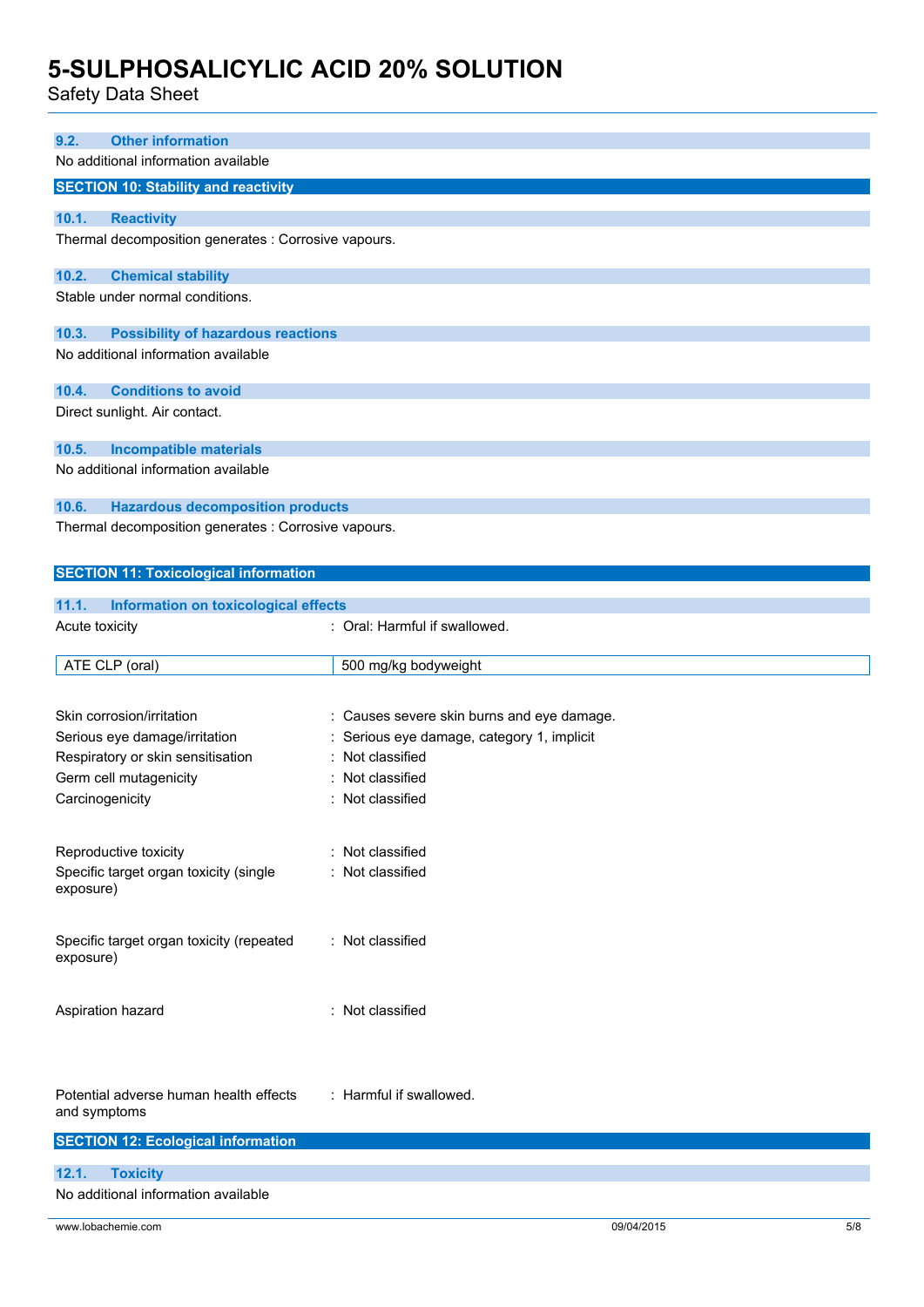Safety Data Sheet

| 12.2.<br><b>Persistence and degradability</b>      |                                    |
|----------------------------------------------------|------------------------------------|
| No additional information available                |                                    |
|                                                    |                                    |
| 12.3.<br><b>Bioaccumulative potential</b>          |                                    |
| No additional information available                |                                    |
|                                                    |                                    |
|                                                    |                                    |
| 12.4.<br><b>Mobility in soil</b>                   |                                    |
| No additional information available                |                                    |
|                                                    |                                    |
| 12.5.<br><b>Results of PBT and vPvB assessment</b> |                                    |
| No additional information available                |                                    |
|                                                    |                                    |
|                                                    |                                    |
| 12.6.<br><b>Other adverse effects</b>              |                                    |
| No additional information available                |                                    |
| <b>SECTION 13: Disposal considerations</b>         |                                    |
| <b>Waste treatment methods</b><br>13.1.            |                                    |
| Product/Packaging disposal                         | : Dispose of contents/container to |
| recommendations                                    |                                    |
|                                                    |                                    |
| <b>SECTION 14: Transport information</b>           |                                    |
| In accordance with ADR / RID / IMDG / IATA / ADN   |                                    |
|                                                    |                                    |
|                                                    |                                    |
|                                                    |                                    |
| 14.1.<br><b>UN number</b>                          |                                    |
| UN-No. (ADR)                                       | : Not applicable                   |
| UN-No. (IMDG)                                      | : Not applicable                   |
| UN-No.(IATA)                                       | Not applicable                     |
| UN-No.(ADN)                                        | : Not applicable                   |
| UN-No. (RID)                                       | : Not applicable                   |
| 14.2.<br><b>UN proper shipping name</b>            |                                    |
| Proper Shipping Name (ADR)                         | : Not applicable                   |
| Proper Shipping Name (IMDG)                        | : Not applicable                   |
| Proper Shipping Name (IATA)                        | : Not applicable                   |
| Proper Shipping Name (ADN)                         | : Not applicable                   |
| Proper Shipping Name (RID)                         | : Not applicable                   |
|                                                    |                                    |
| 14.3.<br><b>Transport hazard class(es)</b>         |                                    |
| <b>ADR</b>                                         |                                    |
| Transport hazard class(es) (ADR)                   | : Not applicable                   |
|                                                    |                                    |
| <b>IMDG</b>                                        |                                    |
| Transport hazard class(es) (IMDG)                  | : Not applicable                   |
|                                                    |                                    |
| <b>IATA</b><br>Transport hazard class(es) (IATA)   | : Not applicable                   |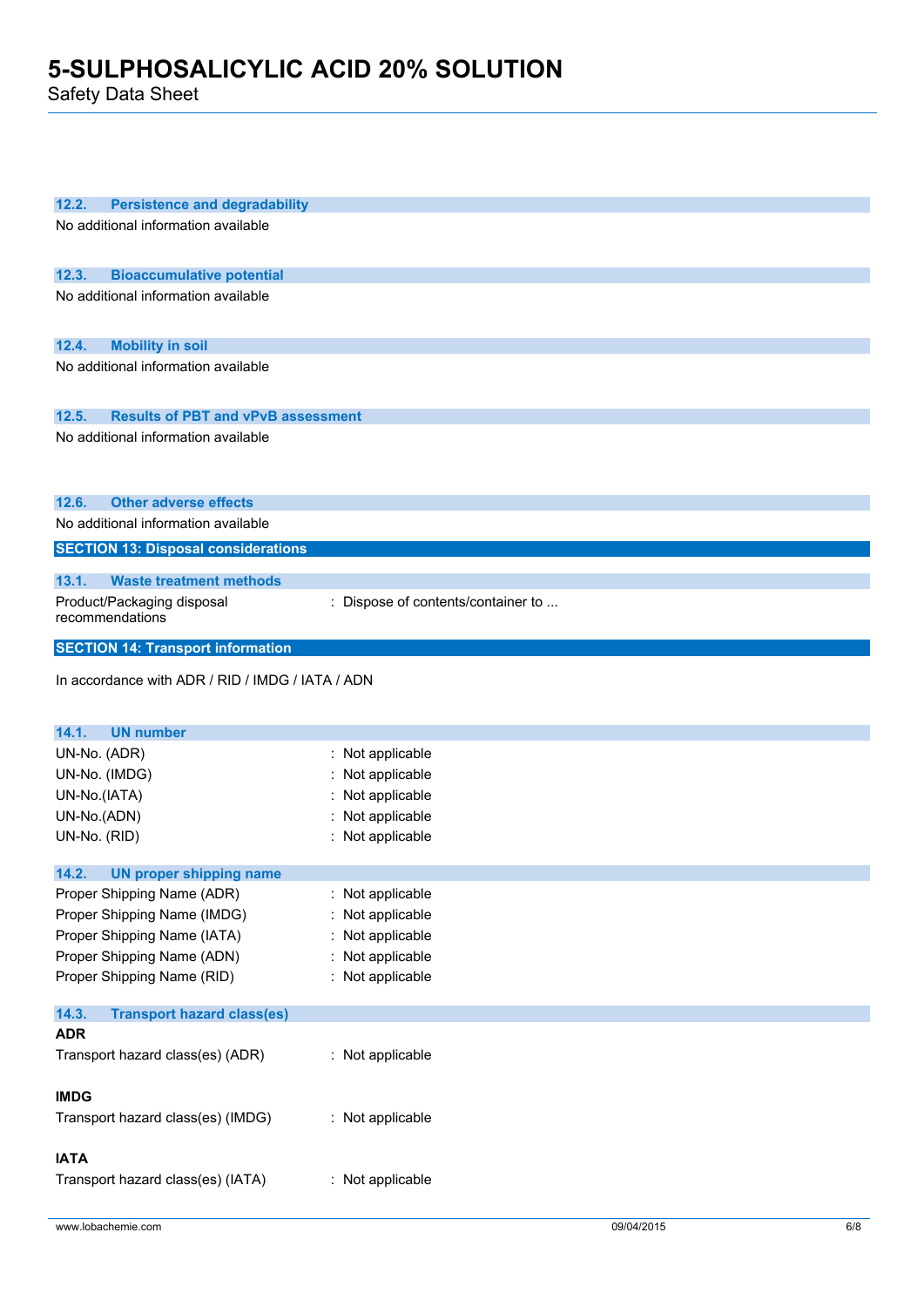Safety Data Sheet

| <b>ADN</b><br>Transport hazard class(es) (ADN) | $:$ Not applicable                       |
|------------------------------------------------|------------------------------------------|
| <b>RID</b><br>Transport hazard class(es) (RID) | $:$ Not applicable                       |
| <b>Packing group</b><br>14.4.                  |                                          |
| Packing group (ADR)                            | : Not applicable                         |
| Packing group (IMDG)                           | : Not applicable                         |
| Packing group (IATA)                           | : Not applicable                         |
| Packing group (ADN)                            | : Not applicable                         |
| Packing group (RID)                            | : Not applicable                         |
| <b>Environmental hazards</b><br>14.5.          |                                          |
| Dangerous for the environment                  | : No                                     |
| Marine pollutant                               | : No                                     |
| Other information                              | : No supplementary information available |

### **14.6. Special precautions for user**

**- Overland transport**

No data available

### **- Transport by sea**

No data available

#### **- Air transport**

No data available

**- Inland waterway transport**

No data available

## **- Rail transport**

No data available

**14.7. Transport in bulk according to Annex II of MARPOL 73/78 and the IBC Code**

### Not applicable

**SECTION 15: Regulatory information**

**15.1. Safety, health and environmental regulations/legislation specific for the substance or mixture**

### **15.1.1. EU-Regulations**

Contains no substances with Annex XVII restrictions Contains no REACH candidate substance

Contains no REACH Annex XIV substances.

#### **15.1.2. National regulations**

#### **Germany**

www.lobachemie.com 09/04/2015 7/8